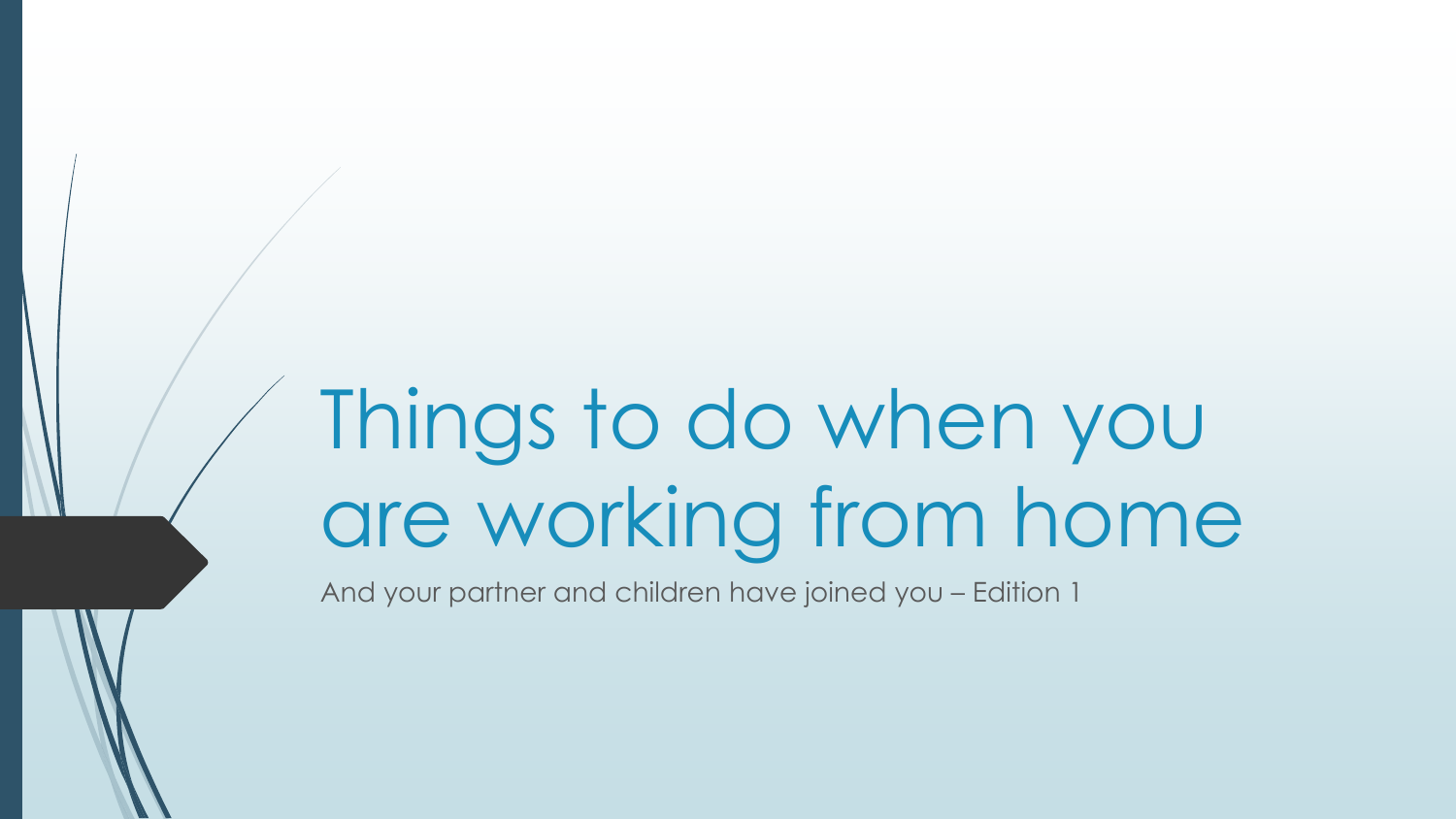## Edition 1

Dear Parents and Guardians

As we are going into a time of social distancing, we would like to support you and your families by offering some ideas on how to remain active, keep socialising online and find time for positive thoughts.

Some of the ideas below are video links for you to watch, others links to websites or apps. Please watch the ppt in slide show mode.

We will send further editions in due course – in the meantime:

stay healthy and keep in touch!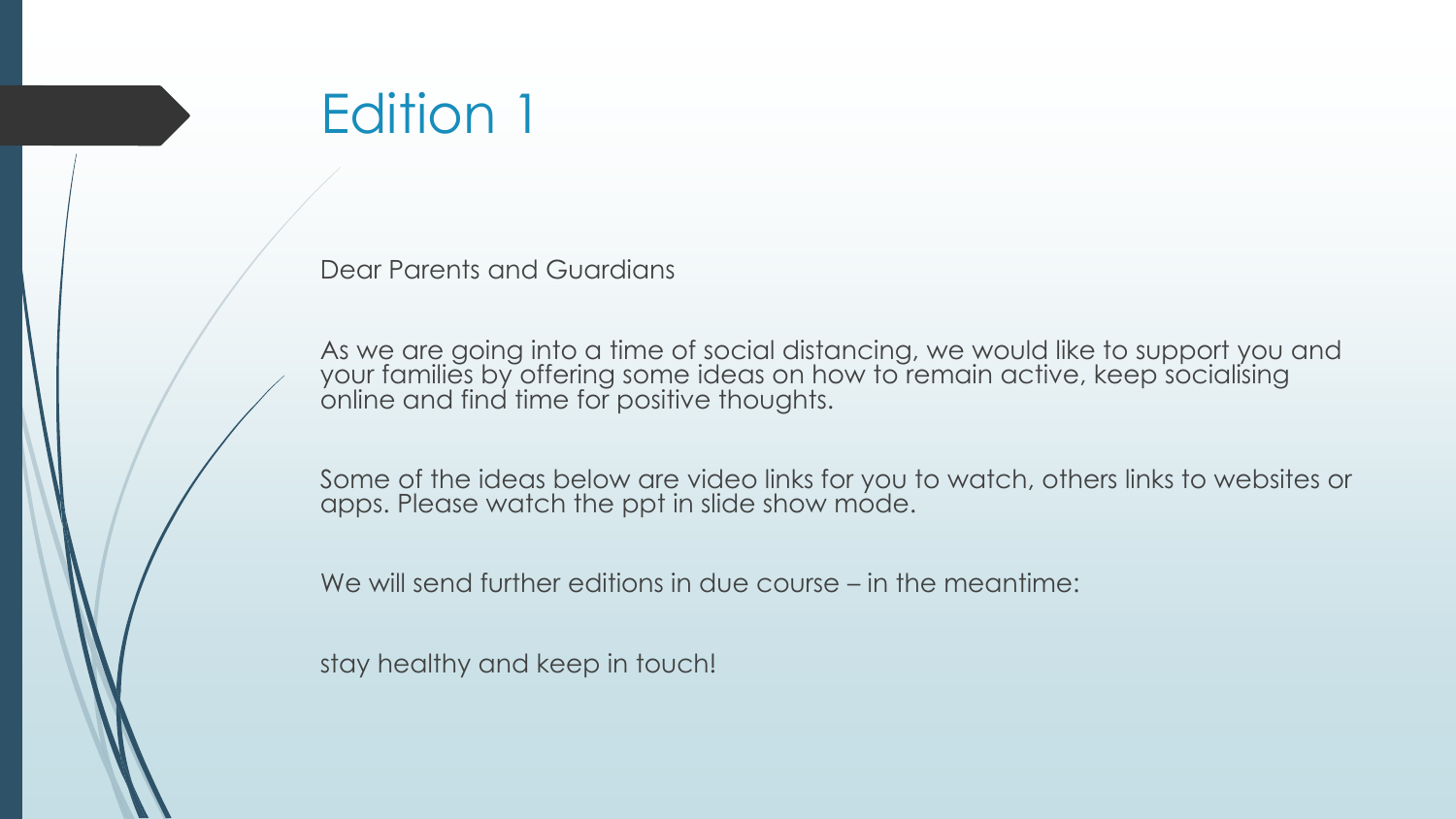#### Routines and schedules

| Set up   | Set up routines and schedules                                                                               |
|----------|-------------------------------------------------------------------------------------------------------------|
| Keep     | Keep to working day/school day getting up and<br>bedtime routines                                           |
| Create   | Create a plan for each member of the family with<br>their working hours, breaks, exercise, relaxation times |
| Consider | Consider when you socialise as a family                                                                     |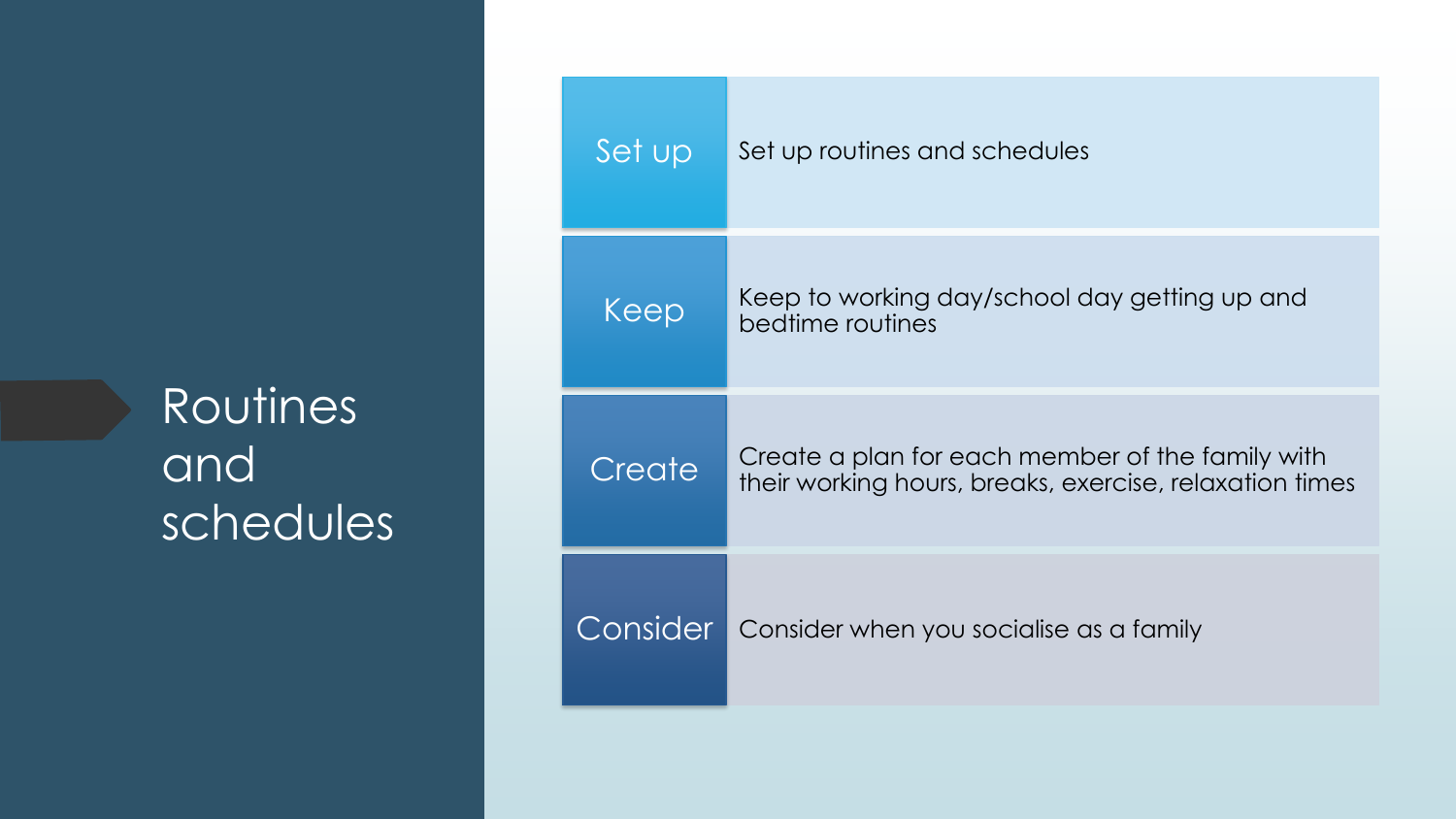#### Spaces

https://www.nicolamorgan.com/wellbeing-and[stress-management/tips-for-working-from-home-from](https://www.nicolamorgan.com/wellbeing-and-stress-management/tips-for-working-from-home-from-one-who-knows/)one-who-knows/

- Consider the difference between social spaces and work spaces in your home
- Can everyone work in a quiet space? Do you need to find creative, new space solutions?
- Give each family member responsibility for chores and jobs to keep spaces comfortable and organised

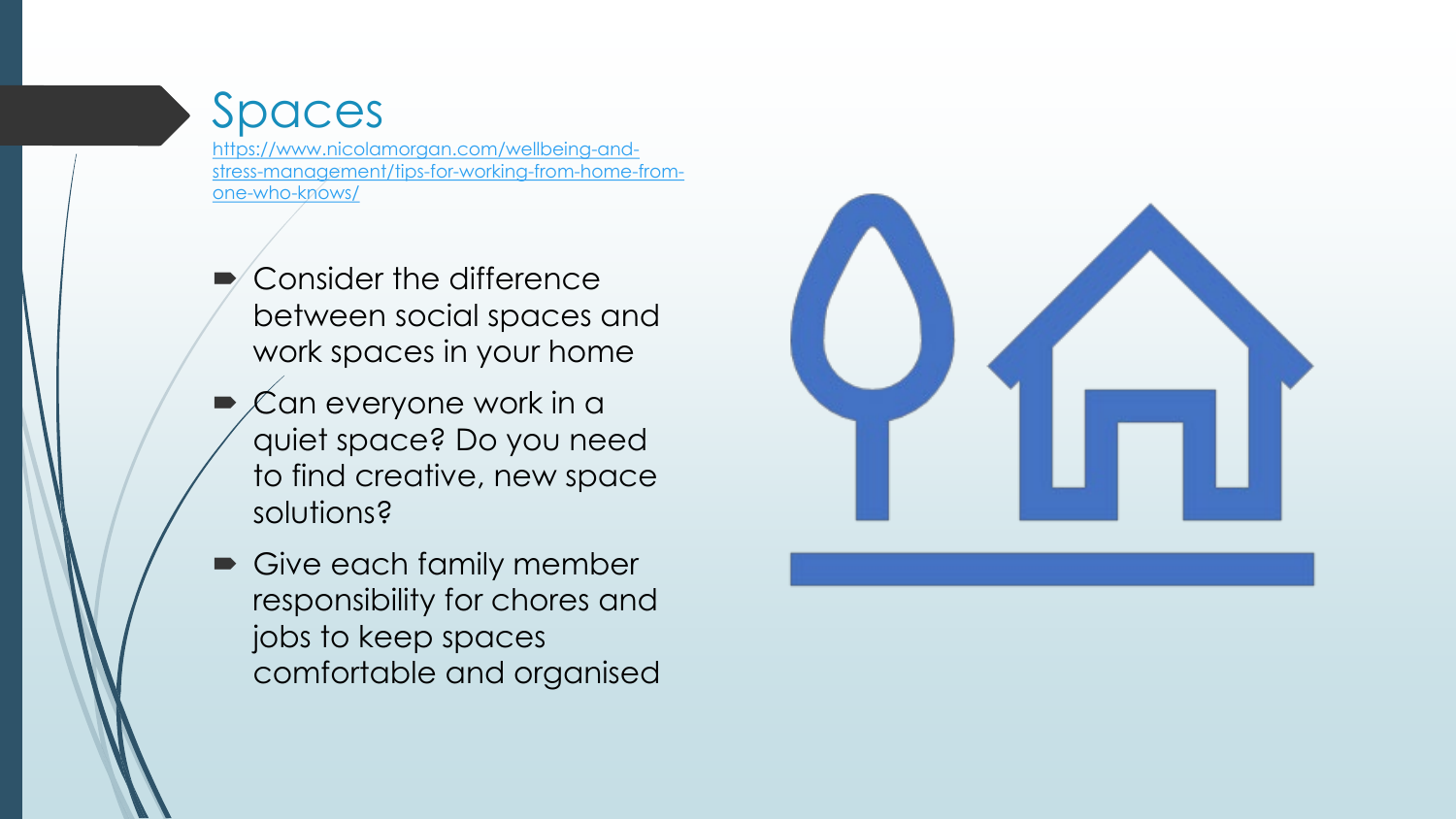### Stay social – connect with others

- Contact family and friends as part of your daily routine
- Meet online for a coffee and chat make time for **hygge** <https://www.youtube.com/watch?v=DJUPNjO1oAg>

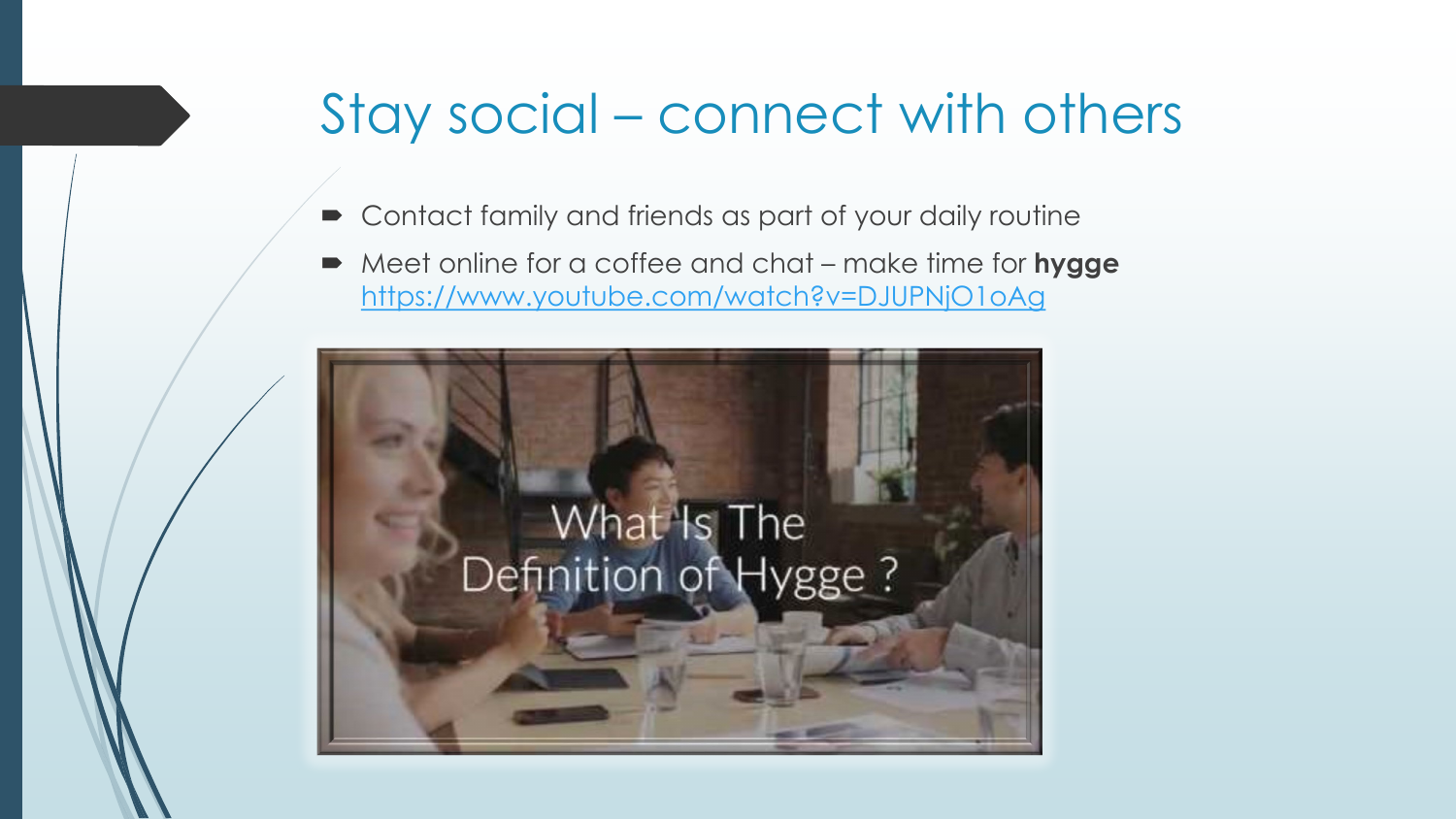

#### **Indoors**

**[www.thebodycoach.com](http://www.thebodycoach.com/)**



- $\blacksquare$  Walk
- $\blacksquare$  Run
- Cycle
- Build a garden gym
- Gardening

**Outdoors**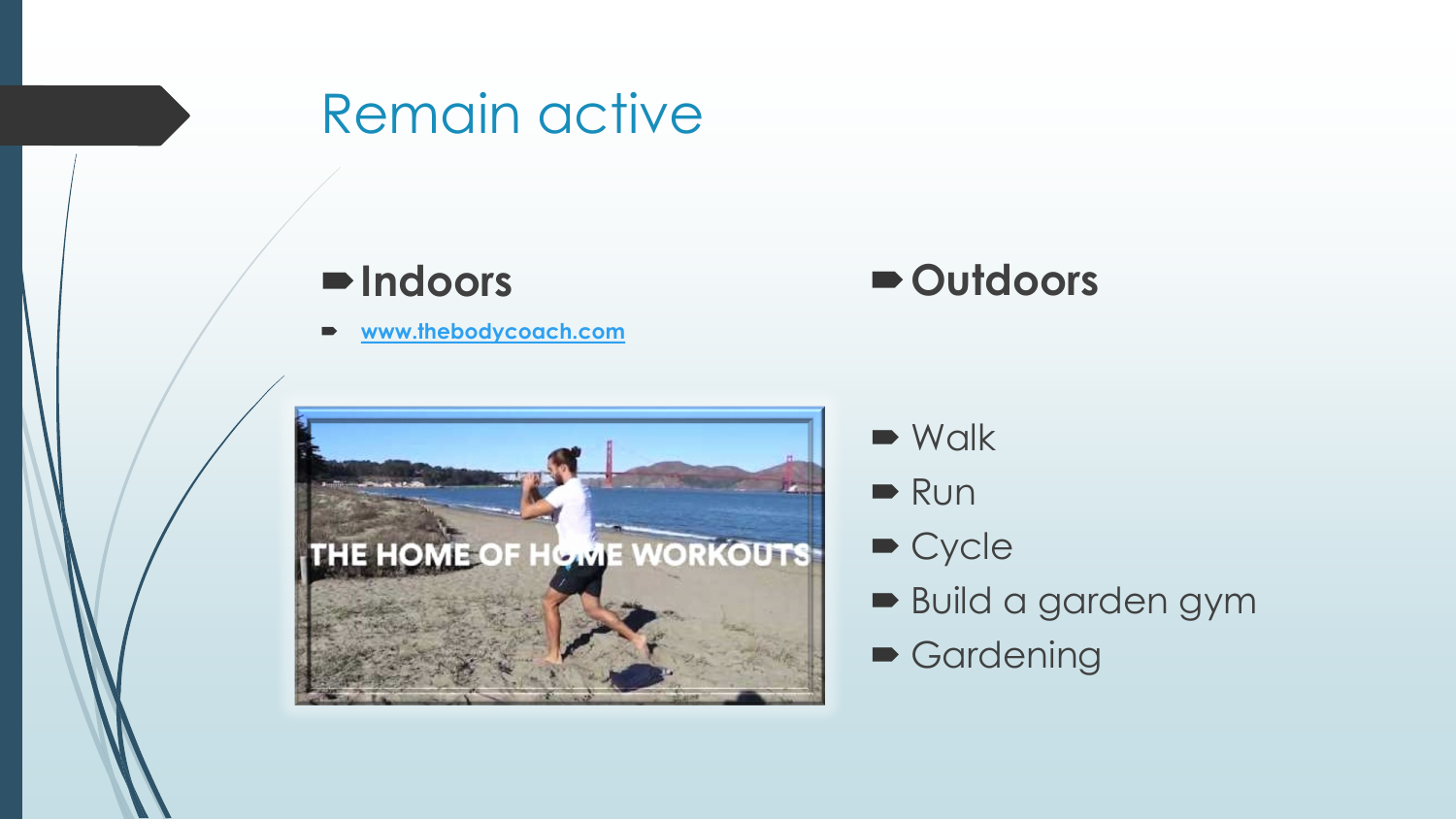#### Learn a new skill – time to become a rock star?

[www.fenderplay.com](http://www.fenderplay.com/)

*Fender* PPLAY

#### **START YOUR FREE TRIAL**

**TeenVOGUE** 





marie claire NYLON



**FAST CMPANY**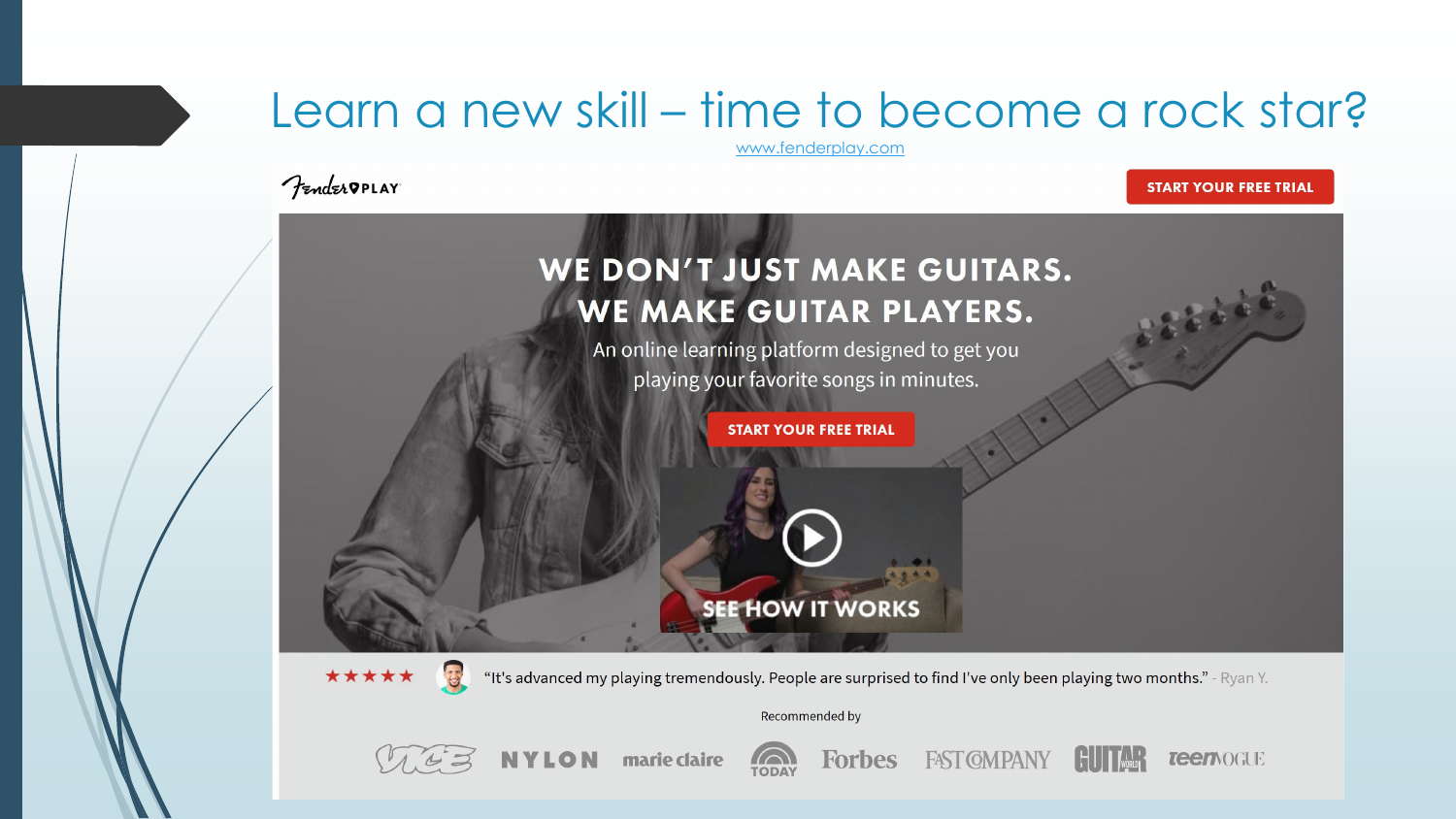# Time to be mindful

[https://www.mind.org.uk/information-support/drugs-and](https://www.mind.org.uk/information-support/drugs-and-treatments/mindfulness/about-mindfulness/)treatments/mindfulness/about-mindfulness/